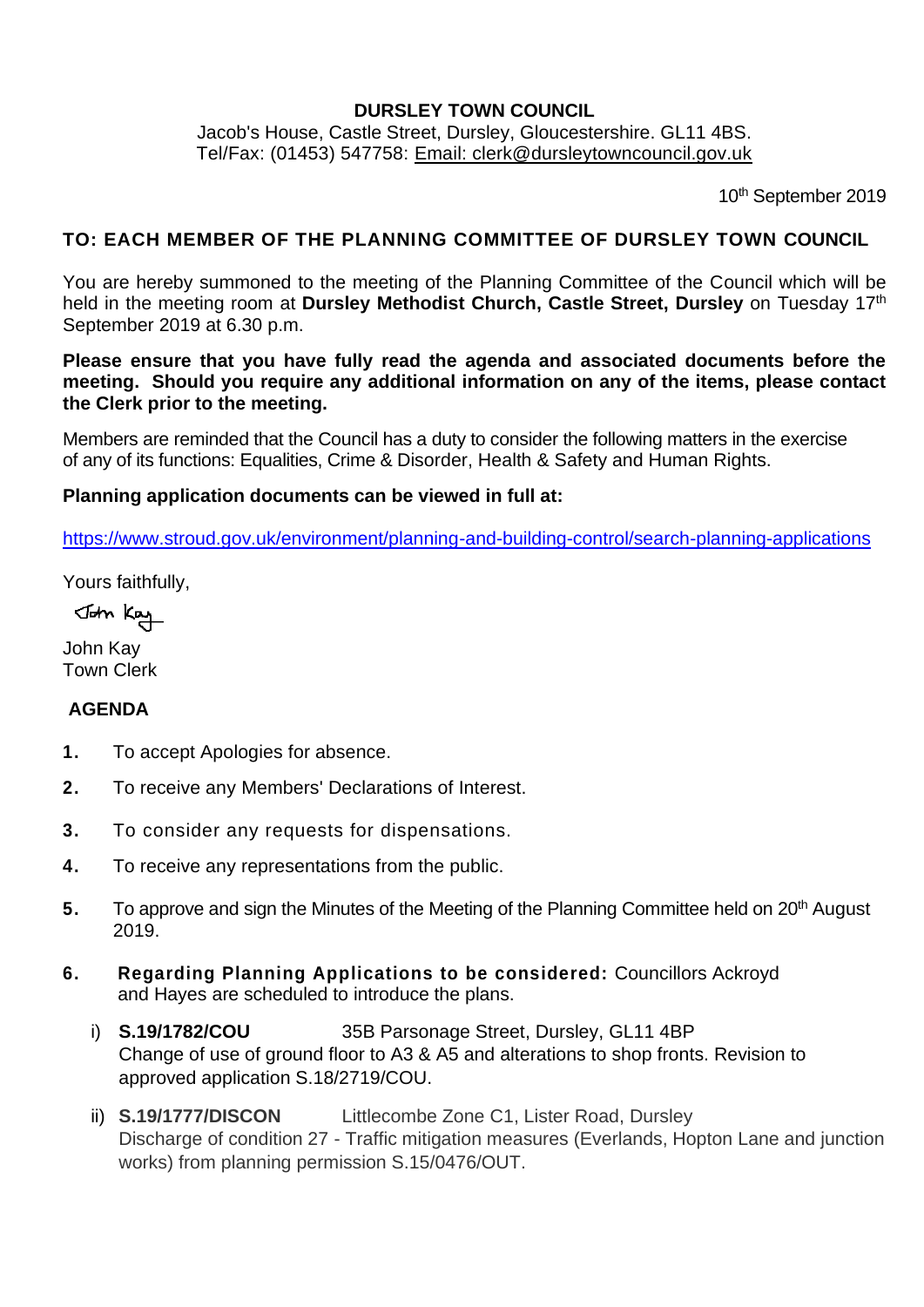- iii) **S.19/1716/HHOLD** 5 Westfield, Dursley, GL11 4EP New front porch and garage conversion.
- iv) **S.19/1850/HHOLD** 8 Windsor Road, Dursley, GL11 4BU Removal of existing car port. Erection of single storey extension to the rear and side of the property.
- v) **S.19/1884/HHOLD** 14 Downham View, Dursley, GL11 5GB Single storey rear extension and part conversion of garage.

# **7. Consideration of Licensing Applications:**

None at the time of the agenda.

## **8. Regarding Planning Matters in General:**

i) **Notifications (incl. Discharge of conditions/certificates/permitted development):** 

**S.19/1774/DISCON** 13 Bull Pitch, Dursley, GL11 4NG Discharge of condition 3 (scaled drawings) of permission S.19/0898/LBC.

## ii) **Notification of Planning Permissions:**

**S.19/1464/HHOLD** 6 Cedar Drive, Dursley, GL11 4EB Porch to the front elevation.

**S.19/1456/MINAM** Littlecombe Zone C1, Lister Road, Dursley Minor amendment to S.15/0476/OUT - Change of materials used for the garage on plot 46 to render.

**S.19/1437/HHOLD** 54 Rosebery Road, Dursley, GL11 4PU Erection of single storey side and two storey rear extension to dwelling.

**S.19/1375/LBC** 15F Long Street, Dursley, GL11 4HP Replacement of casement window and sill due to dry rot.

**S.19/1064/VAR** Site Of Former Woodmancote Garage, 18 Woodmancote, Dursley Variation of conditions 3 (approved plans), 12 (cycle storage) & 13 (vehicle parking) of Application Reference Number: S.16/1232/OUT.

**S.19/1208/DISCON** Land Adjacent The Hollies Care Home Drake Lane Discharge of condition 12 (Samples of fenestration) of S.17/1050/FUL.

## iii) **Notification of withdrawn application:**

**S.19/1376/HHOLD** 49 Kingshill Park, Dursley, GL11 4DG Two storey side and rear extension.

### iv) **Notification of refused applications:**